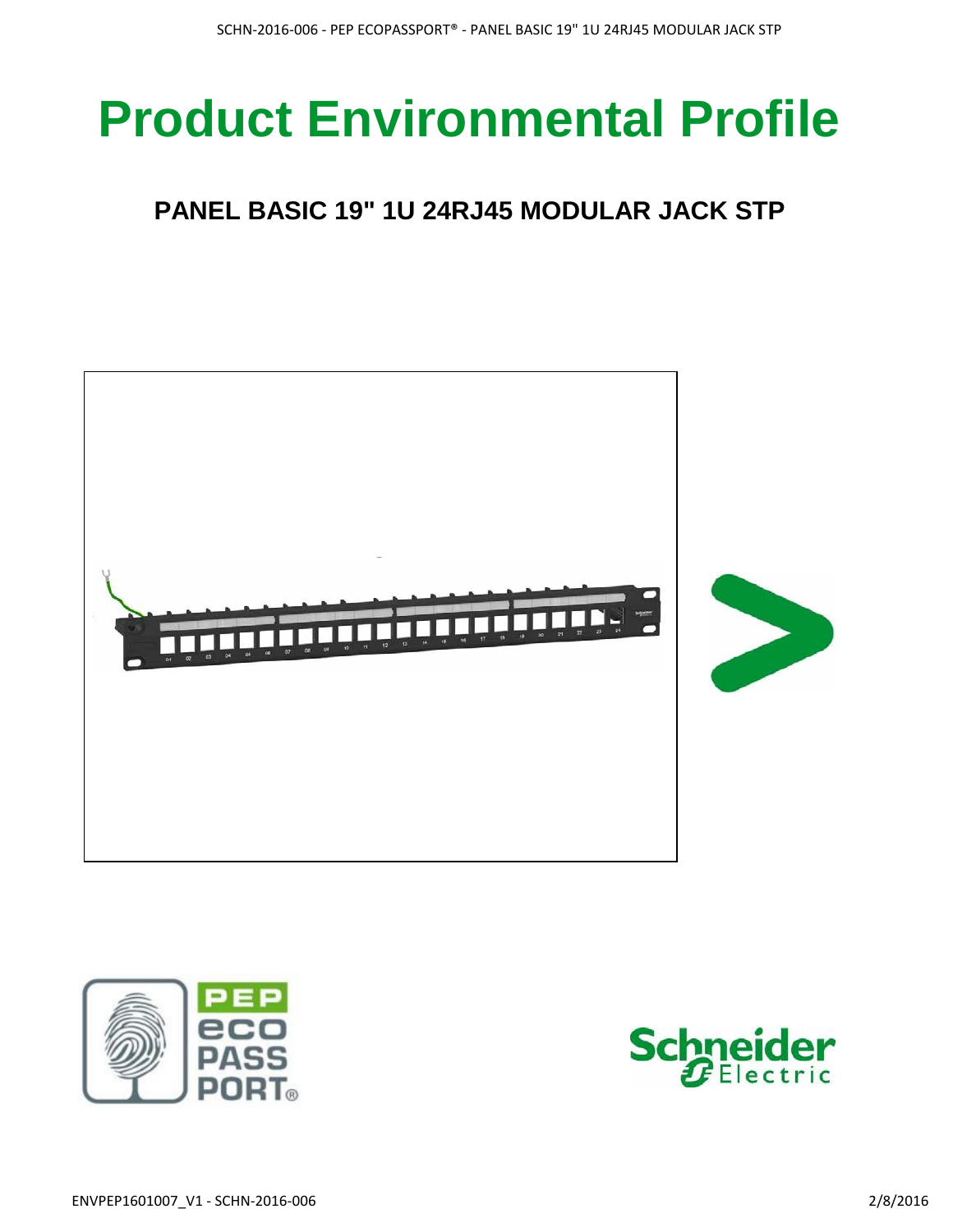| www.minimegal.com                 |                                                                                                                                                                                                                                                                |  |  |  |  |  |
|-----------------------------------|----------------------------------------------------------------------------------------------------------------------------------------------------------------------------------------------------------------------------------------------------------------|--|--|--|--|--|
| <b>Representative product</b>     | PANEL BASIC 19" 1U 24RJ45 MODULAR JACK STP - VDIG017241B                                                                                                                                                                                                       |  |  |  |  |  |
| <b>Description of the product</b> | The main purpose of the Actassi RJ45 Modular Jack Patch panel is to support copper cable<br>terminations within a 19" frame.                                                                                                                                   |  |  |  |  |  |
| <b>Functional unit</b>            | Actassi Modular Jack B131U panels allows to support the 24 Ethernet cable with RJ45 connectors,<br>This product is only available in a shielded version. The panel is without Modular Jack connectors<br>and provided with cage nuts and a rear cable manager. |  |  |  |  |  |

### **Constituent materials**

 **General information**



### **Substance assessment**

Products of this range are designed in conformity with the requirements of the RoHS directive (European Directive 2011/65/EU of 8 June 2011) and do not contain, or only contain in the authorised proportions, lead, mercury, cadmium, hexavalent chromium or flame retardants (polybrominated biphenyls - PBB, polybrominated diphenyl ethers - PBDE) as mentioned in the Directive

As the products of the range are designed in accordance with the RoHS Directive (European Directive 2002/95/EC of 27 January 2003), they can be incorporated without any restriction in an assembly or an installation subject to this Directive.

Details of ROHS and REACH substances information are available on the Schneider-Electric Green Premium website http://www2.schneider-electric.com/sites/corporate/en/products-services/green-premium/green-premium.page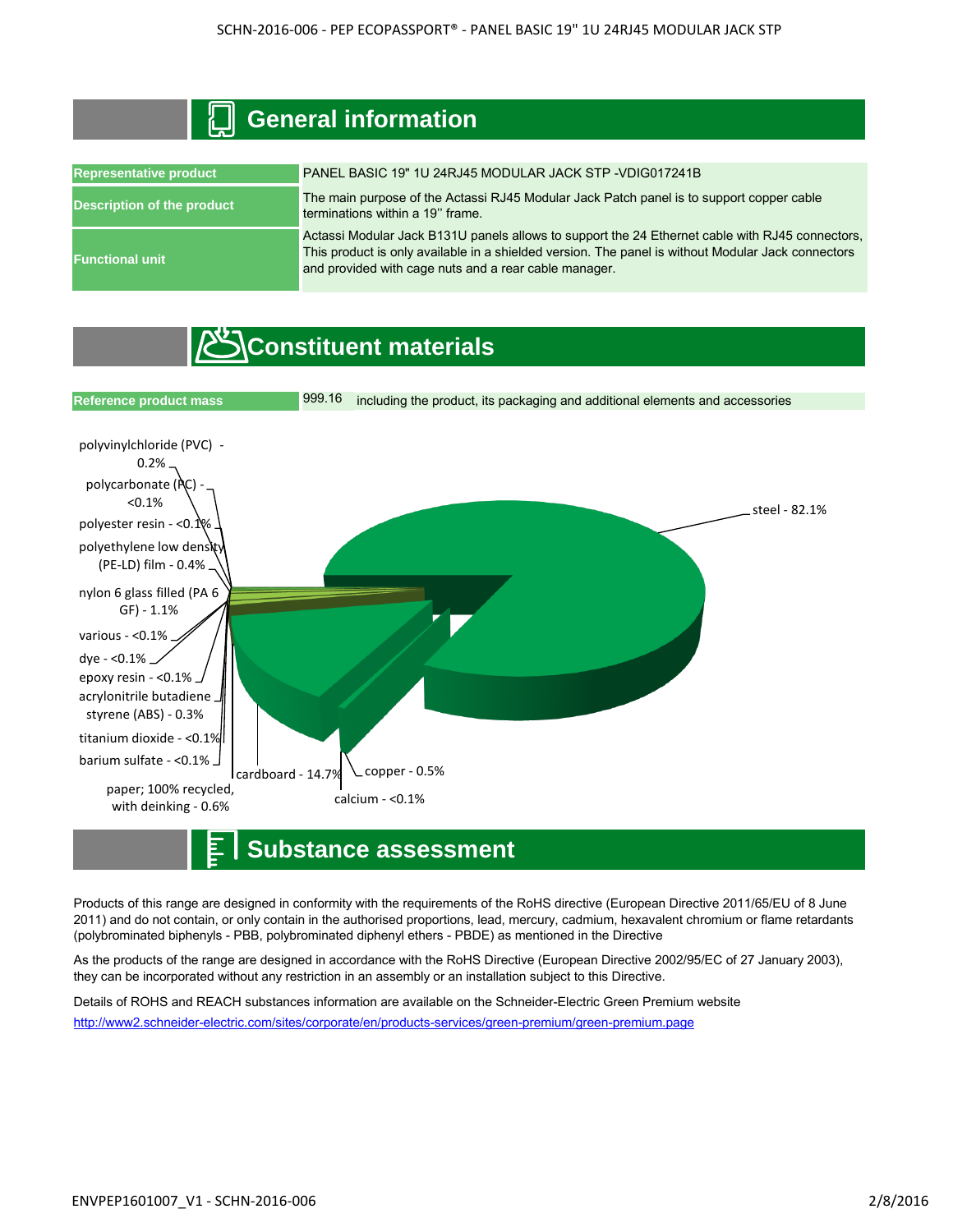# **Additional environmental information**

| The PANEL BASIC 19" 1U 24RJ45 MODULAR JACK STP presents the following relevent environmental aspects |                                                                                                                                                                                                                                                                                                                                    |  |  |  |  |  |
|------------------------------------------------------------------------------------------------------|------------------------------------------------------------------------------------------------------------------------------------------------------------------------------------------------------------------------------------------------------------------------------------------------------------------------------------|--|--|--|--|--|
| <b>Manufacturing</b>                                                                                 | Manufactured at a Schneider Electric production site ISO14001 certified                                                                                                                                                                                                                                                            |  |  |  |  |  |
|                                                                                                      | Weight and volume of the packaging optimized, based on the European Union's packaging directive                                                                                                                                                                                                                                    |  |  |  |  |  |
| <b>Distribution</b>                                                                                  | Packaging weight is 149.4 g, consisting of cardboard (93.72%), Paper (3.53%), Polyethylene low density (PE-LD) film<br>$(2.74\%)$                                                                                                                                                                                                  |  |  |  |  |  |
|                                                                                                      | Product distribution optimised by setting up local distribution centres                                                                                                                                                                                                                                                            |  |  |  |  |  |
| <b>Installation</b>                                                                                  | $\mathbf 0$                                                                                                                                                                                                                                                                                                                        |  |  |  |  |  |
| <b>Use</b>                                                                                           | The product does not require special maintenance operations.                                                                                                                                                                                                                                                                       |  |  |  |  |  |
| <b>End of life</b>                                                                                   | End of life optimized to decrease the amount of waste and allow recovery of the product components and materials<br>No special end-of-life treatment required. According to countries' practices this product can enter the usual end-of-life<br>treatment process.<br>Based on Eco'DEEE method<br>Recyclability potential:<br>93% |  |  |  |  |  |
|                                                                                                      |                                                                                                                                                                                                                                                                                                                                    |  |  |  |  |  |

# **Environmental impacts**

| Reference life time                        | 20 years                                                                                                                     |                                                                   |                                                                   |                                                                   |  |  |
|--------------------------------------------|------------------------------------------------------------------------------------------------------------------------------|-------------------------------------------------------------------|-------------------------------------------------------------------|-------------------------------------------------------------------|--|--|
| <b>Product category</b>                    | <b>Enclosures</b>                                                                                                            |                                                                   |                                                                   |                                                                   |  |  |
| <b>Installation elements</b>               | No special components needed                                                                                                 |                                                                   |                                                                   |                                                                   |  |  |
| Use scenario                               | This product does not have any energy consumption                                                                            |                                                                   |                                                                   |                                                                   |  |  |
| <b>Geographical</b><br>representativeness  | France                                                                                                                       |                                                                   |                                                                   |                                                                   |  |  |
| <b>Technological</b><br>representativeness | The main purpose of the Actassi RJ45 Modular Jack Patch panel is to support copper cable terminations<br>within a 19" frame. |                                                                   |                                                                   |                                                                   |  |  |
|                                            | <b>Manufacturing</b>                                                                                                         | <b>Installation</b>                                               | <b>Use</b>                                                        | <b>End of life</b>                                                |  |  |
| <b>Energy model used</b>                   | Energy model used: CHINA                                                                                                     | Electricity Mix; AC;<br>consumption mix, at<br>consumer; 230V; FR | Electricity Mix; AC;<br>consumption mix, at<br>consumer; 230V; FR | Electricity Mix; AC;<br>consumption mix, at<br>consumer; 230V; FR |  |  |

| <b>Compulsory indicators</b>                     |                         | PANEL BASIC 19" 1U 24RJ45 MODULAR JACK STP - VDIG017241B |               |                     |                     |            |             |
|--------------------------------------------------|-------------------------|----------------------------------------------------------|---------------|---------------------|---------------------|------------|-------------|
| <b>Impact indicators</b>                         | <b>Unit</b>             | <b>Total</b>                                             | Manufacturing | <b>Distribution</b> | <b>Installation</b> | <b>Use</b> | End of Life |
| Contribution to mineral resources depletion      | kg Sb eg                | 9.58E-04                                                 | 9.58E-04      | $0^*$               | $0^*$               | $0^*$      | $0^*$       |
| Contribution to the soil and water acidification | $kq$ SO <sub>2</sub> eq | 1.61E-02                                                 | 1.52E-02      | 5.99E-04            | 4.48E-05            | 0*         | 2.30E-04    |
| Contribution to water eutrophication             | kg $PO43$ eg            | 2.70E-03                                                 | 2.50E-03      | 1.38E-04            | 1.06E-05            | $0^*$      | 5.46E-05    |
| Contribution to global warming                   | kg CO <sub>2</sub> eg   | 4.80E+00                                                 | 4.58E+00      | 1.31E-01            | 1.44E-02            | $0^*$      | 7.66E-02    |
| Contribution to ozone layer depletion            | kg CFC11<br>eq          | 4.35E-07                                                 | 4.28E-07      | 2.66E-10            | 1.17E-09            | $0^*$      | 4.78E-09    |
| Contribution to photochemical oxidation          | $kg C2H4$ eq            | $.46E-03$                                                | 1.39E-03      | 4.27E-05            | 4.71E-06            | $0^*$      | 2.49E-05    |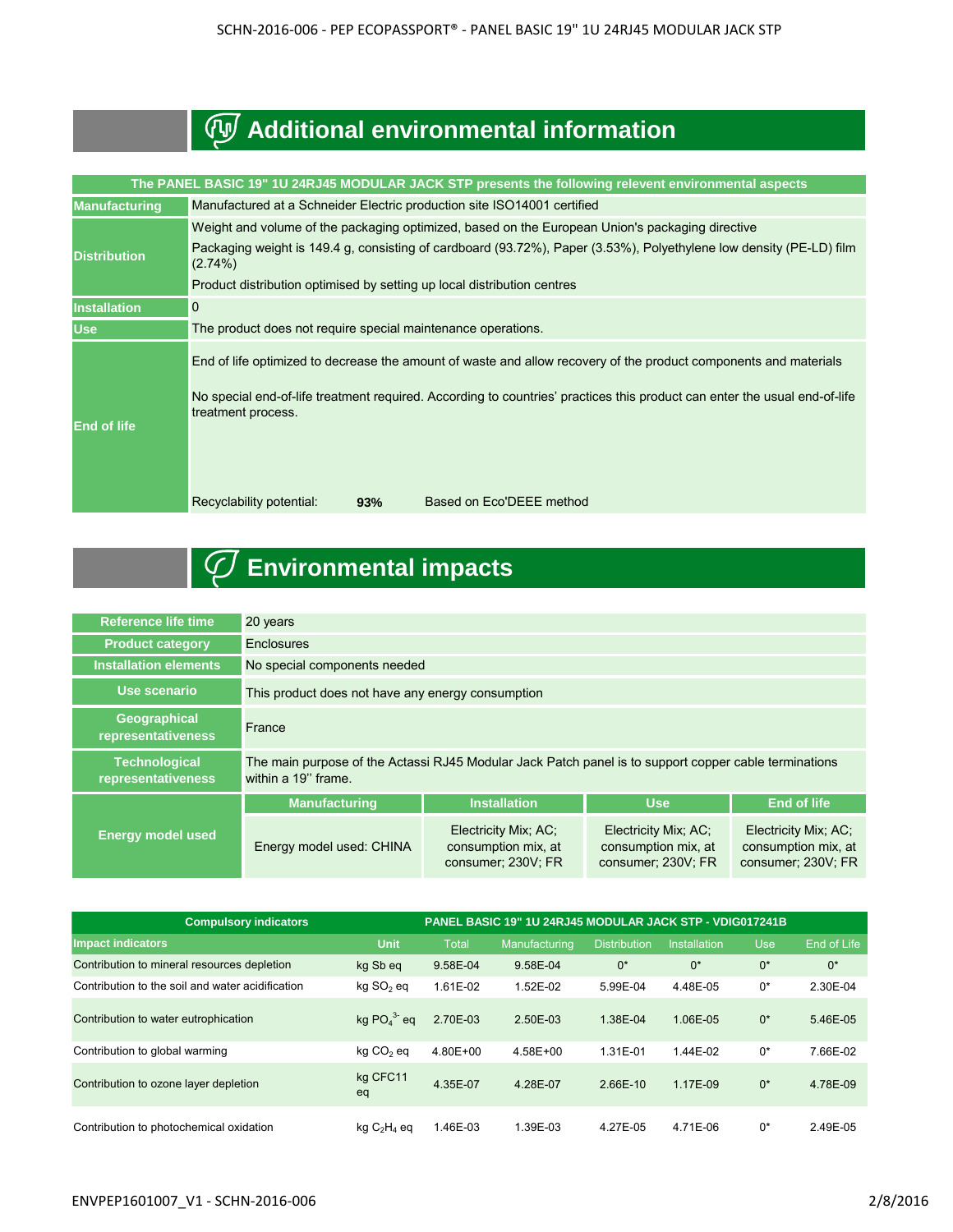### SCHN-2016-006 - PEP ECOPASSPORT® - PANEL BASIC 19" 1U 24RJ45 MODULAR JACK STP



■Manufacturing ■Distribution ■Installation ■Use ■End of life

| <b>Optional indicators</b>                                                                         | PANEL BASIC 19" 1U 24RJ45 MODULAR JACK STP - VDIG017241B |              |               |                     |                     |            |             |
|----------------------------------------------------------------------------------------------------|----------------------------------------------------------|--------------|---------------|---------------------|---------------------|------------|-------------|
| <b>Impact indicators</b>                                                                           | <b>Unit</b>                                              | <b>Total</b> | Manufacturing | <b>Distribution</b> | <b>Installation</b> | <b>Use</b> | End of Life |
| Contribution to fossil resources depletion                                                         | <b>MJ</b>                                                | 5.98E+01     | $5.67E + 01$  | $1.84E + 00$        | 2.02E-01            | 0*         | 1.06E+00    |
| Contribution to air pollution                                                                      | m <sup>3</sup>                                           | $1.39E + 03$ | $1.38E + 03$  | $5.58E+00$          | $1.58E + 00$        | $0^*$      | 8.20E+00    |
| Contribution to water pollution                                                                    | m <sup>3</sup>                                           | 3.26E+02     | 2.94E+02      | $2.16E + 01$        | 1.69E+00            | 0*         | 8.80E+00    |
| <b>Resources use</b>                                                                               | Unit                                                     | <b>Total</b> | Manufacturing | <b>Distribution</b> | <b>Installation</b> | <b>Use</b> | End of Life |
| Use of secondary material                                                                          | kg                                                       | 6.02E-03     | 6.02E-03      | $0^*$               | $0^*$               | $0^*$      | $0^*$       |
| Total use of renewable primary energy resources                                                    | MJ                                                       | 3.36E+00     | $3.35E + 00$  | 2.47E-03            | $0^*$               | $0^*$      | 1.30E-03    |
| Total use of non-renewable primary energy resources                                                | <b>MJ</b>                                                | $9.72E + 01$ | $9.38E + 01$  | $1.85E + 00$        | 2.45E-01            | $0^*$      | 1.28E+00    |
| Use of renewable primary energy excluding renewable<br>primary energy used as raw material         | <b>MJ</b>                                                | 8.37E-01     | 8.33E-01      | 2.47E-03            | 2.43E-04            | $0^*$      | 1.30E-03    |
| Use of renewable primary energy resources used as<br>raw material                                  | <b>MJ</b>                                                | $2.52E + 00$ | $2.52E+00$    | $0^*$               | $0^*$               | $0^*$      | $0^*$       |
| Use of non renewable primary energy excluding non<br>renewable primary energy used as raw material | <b>MJ</b>                                                | $9.65E + 01$ | $9.31E + 01$  | $1.85E + 00$        | 2.45E-01            | 0*         | 1.28E+00    |
| Use of non renewable primary energy resources used<br>as raw material                              | <b>MJ</b>                                                | 6.85E-01     | 6.85E-01      | $0^*$               | $0^*$               | $0^*$      | $0^*$       |
| Use of non renewable secondary fuels                                                               | <b>MJ</b>                                                | $0.00E + 00$ | $0^*$         | $0^*$               | $0^*$               | $0^*$      | $0^*$       |
| Use of renewable secondary fuels                                                                   | <b>MJ</b>                                                | $0.00E + 00$ | $0^*$         | $0^*$               | $0^*$               | $0^*$      | $0^*$       |
| <b>Waste categories</b>                                                                            | <b>Unit</b>                                              | <b>Total</b> | Manufacturing | <b>Distribution</b> | <b>Installation</b> | Use        | End of Life |
| Hazardous waste disposed                                                                           | kg                                                       | 7.70E+01     | 7.59E+01      | $0^*$               | 2.96E-01            | 0*         | 8.58E-01    |
| Non hazardous waste disposed                                                                       | kg                                                       | $2.54E + 00$ | $2.53E+00$    | 4.66E-03            | 6.70E-04            | 0*         | 3.58E-03    |
| Radioactive waste disposed                                                                         | kg                                                       | 1.15E-03     | 1.15E-03      | 3.32E-06            | 1.10E-06            | $0^*$      | 5.49E-06    |
| <b>Other environmental information</b>                                                             | <b>Unit</b>                                              | <b>Total</b> | Manufacturing | <b>Distribution</b> | Installation        | <b>Use</b> | End of Life |
| Materials for recycling                                                                            | kg                                                       | 7.51E-01     | $0^*$         | $0^*$               | 3.69E-03            | $0^*$      | 7.48E-01    |
| Components for reuse                                                                               | kg                                                       | $0.00E + 00$ | $0^*$         | $0^*$               | $0^*$               | 0*         | $0^*$       |
| Materials for energy recovery                                                                      | kg                                                       | 7.18E-04     | $0^*$         | $0^*$               | 4.10E-05            | 0*         | 6.77E-04    |
| Exported Energy                                                                                    | MJ                                                       | $0.00E + 00$ | $0^*$         | $0^*$               | $0*$                | $0^*$      | $0^*$       |